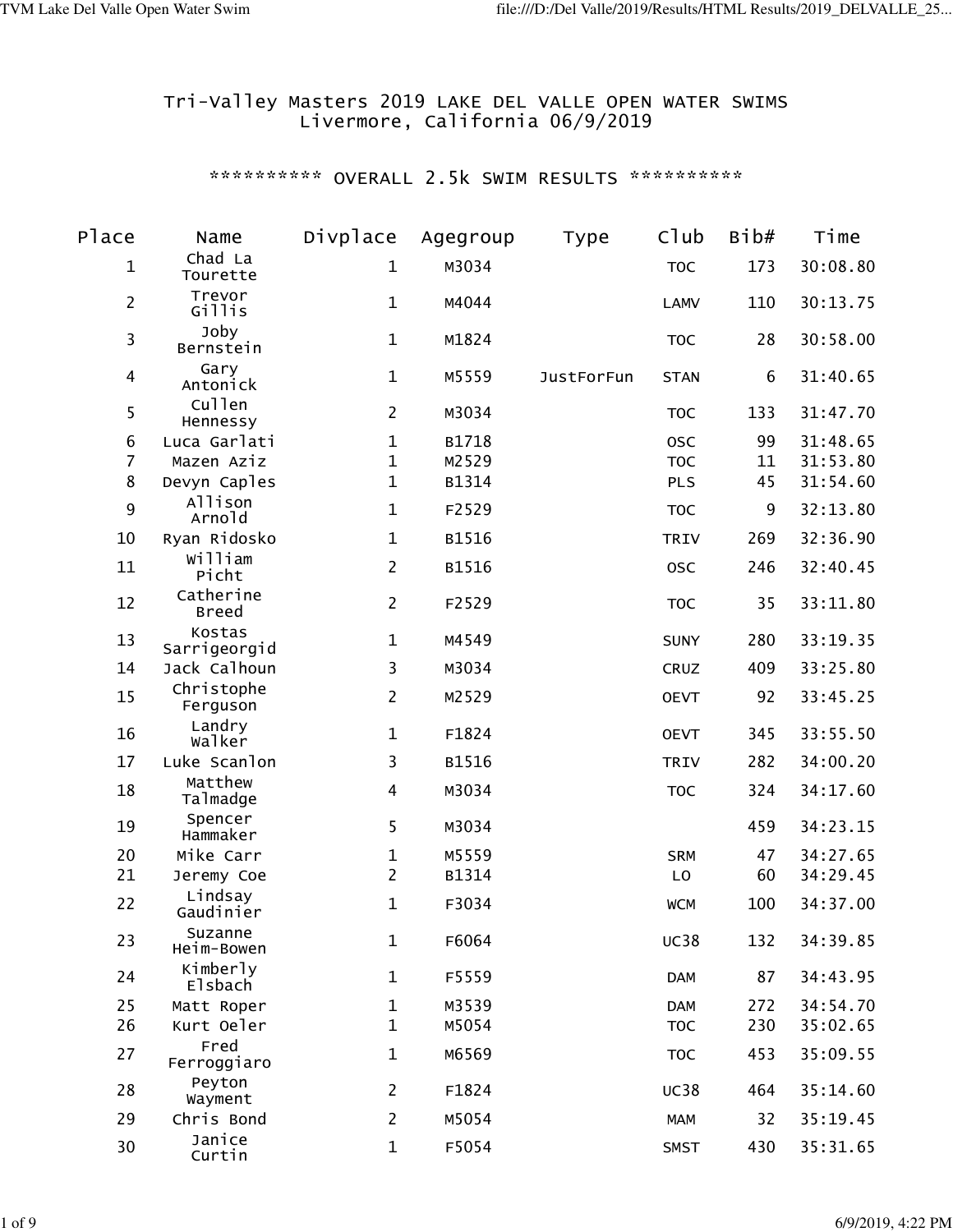| 31 | Josh Harmon                  | 3              | M2529 |                   | <b>UC38</b> | 127 | 36:05.25 |
|----|------------------------------|----------------|-------|-------------------|-------------|-----|----------|
| 32 | Burke Sims                   | $\overline{4}$ | M2529 |                   | <b>TOC</b>  | 300 | 36:06.25 |
| 33 | Harrison<br>Tingler          | 5              | M2529 |                   | <b>TOC</b>  | 329 | 36:10.50 |
| 34 | Christine<br>01son           | 3              | F2529 |                   | <b>TOC</b>  | 232 | 36:12.35 |
| 35 | Nick Hanley                  | $\overline{2}$ | M4044 |                   | <b>VACA</b> | 124 | 36:15.75 |
| 36 | Joel Wilson                  | $\mathbf{1}$   | M7074 |                   | CRUZ        | 357 | 36:20.05 |
| 37 | Alberto<br>Hermoso Diaz      | 6              | M3034 |                   | <b>TOC</b>  | 134 | 36:22.30 |
| 38 | Lisa Ward                    | $\overline{2}$ | F5559 |                   | <b>WCM</b>  | 348 | 36:27.30 |
| 39 | Stephanie<br>Couch           | 3              | F5559 |                   | <b>MELO</b> | 64  | 36:31.45 |
| 40 | Ron Emhoff                   | $\mathbf{1}$   | M6064 |                   | <b>UC36</b> | 89  | 36:34.70 |
| 41 | Steve<br>Cutting             | $\overline{2}$ | M6064 |                   | <b>MAM</b>  | 72  | 36:37.35 |
| 42 | Laura Val                    | $\mathbf{1}$   | F6569 |                   | <b>TAM</b>  | 338 | 36:39.15 |
| 43 | Jesse<br>Bause11             | $\overline{2}$ | M3539 |                   | <b>CRUZ</b> | 16  | 36:41.50 |
| 44 | Nathanael<br>Ridosko         | 3              | B1314 |                   | <b>TRIV</b> | 268 | 36:45.05 |
| 45 | Jeremy Kish                  | 3              | M4044 |                   | <b>UC38</b> | 160 | 36:53.40 |
| 46 | Ian Kwuan                    | 4              | B1516 |                   | 0SC         | 172 | 36:56.85 |
| 47 | Vivian<br>Redmond            | $\mathbf{1}$   | G1718 |                   | <b>TOC</b>  | 262 | 37:00.95 |
| 48 | Dan Smedley                  | $\mathbf{1}$   | M5054 | <b>JustForFun</b> | GOOG        | 303 | 37:01.45 |
| 49 | Каіа<br>Levenfeld            | $\mathbf{1}$   | G1314 |                   | <b>OAPB</b> | 183 | 37:01.60 |
| 50 | Paul Kryska                  | $\overline{2}$ | M5559 |                   | <b>MVM</b>  | 169 | 37:04.35 |
| 51 | Andrew Wong                  | 3              | M5054 |                   | <b>TVM</b>  | 360 | 37:06.75 |
| 52 | Perry<br>K <sub>lebahn</sub> | 4              | M5054 |                   | <b>TOC</b>  | 161 | 37:10.45 |

## Tri-Valley Masters 2019 LAKE DEL VALLE OPEN WATER SWIMS Livermore, California 06/9/2019

\*\*\*\*\*\*\*\*\*\*\* OVERALL 2.5k SWIM RESULTS \*\*\*\*\*\*\*\*\*\*\*

| Place | Name               | Divplace | Agegroup | Type | C1ub        | Bib# | Time     |
|-------|--------------------|----------|----------|------|-------------|------|----------|
| 53    | Craig<br>Gawlick   | 3        | M3539    |      | <b>NAMI</b> | 101  | 37:10.90 |
| 54    | Shannon<br>Hackett | 2        | F3034    |      | <b>TOC</b>  | 120  | 37:11.85 |
| 55    | Donovan<br>Truel   | 5        | B1516    |      | <b>OSC</b>  | 334  | 37:16.90 |
| 56    | Vincent Pai        | 6        | M2529    |      | <b>OEVT</b> | 238  | 37:23.25 |
| 57    | Grant<br>Stanley   | 5        | M5054    |      | <b>MELO</b> | 313  | 37:25.40 |
| 58    | Alma Cho           | 4        | B1314    |      | <b>LAMV</b> | 56   | 37:31.10 |
| 59    | David Law          | 7        | M3034    |      | <b>MAM</b>  | 180  | 37:35.50 |
| 60    | Ed Pereira         | 8        | M3034    |      | <b>MVM</b>  | 239  | 37:53.25 |
| 61    | Sofia Holman       | 2        | G1314    |      | <b>OAPB</b> | 141  | 37:55.50 |
| 62    | Hayden Giles       | 6        | B1516    |      | <b>PASA</b> | 107  | 37:58.45 |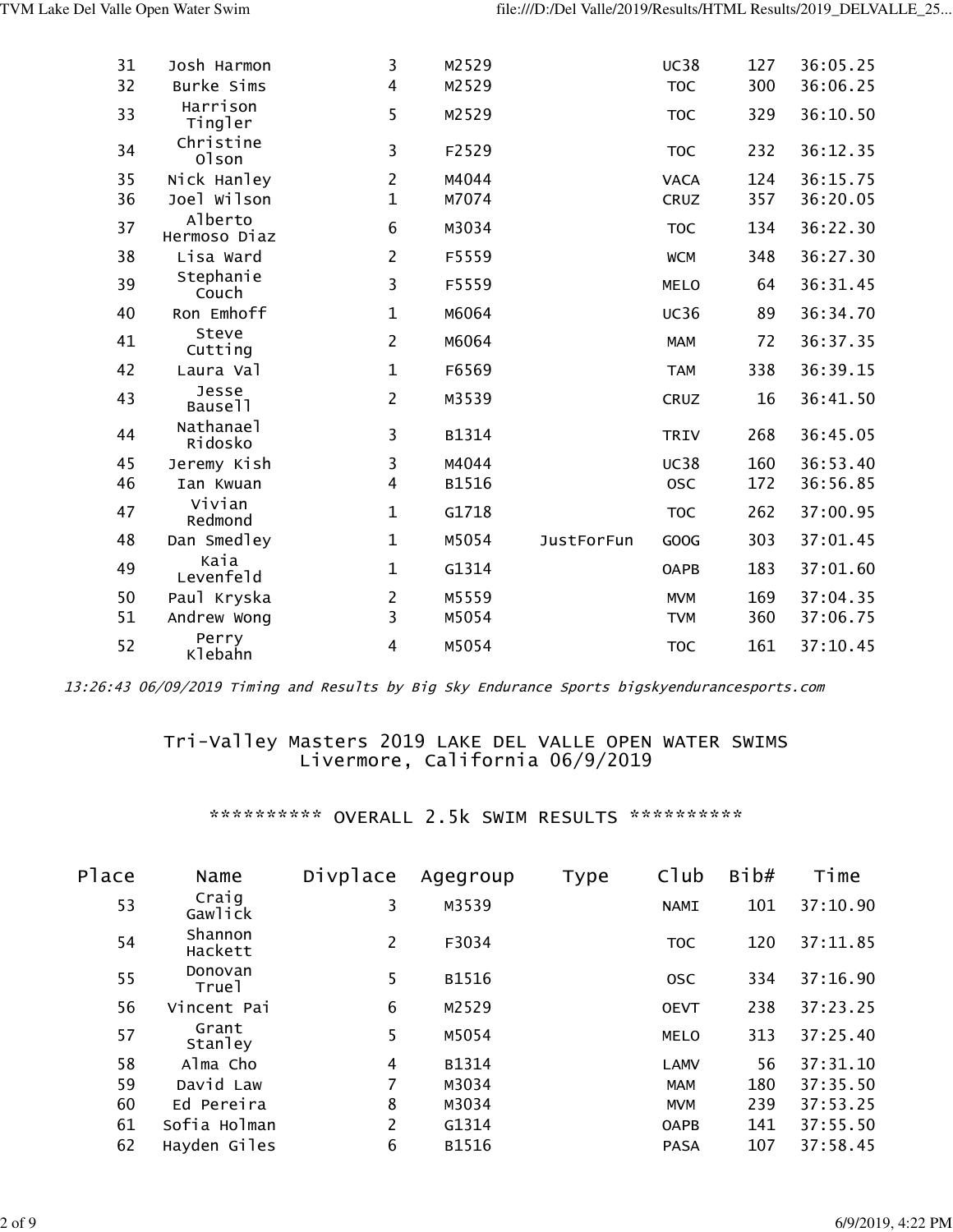| 63 | Else Vanelle            | 3                       | G1314 |                   | <b>UN</b>   | 340 | 38:07.00 |
|----|-------------------------|-------------------------|-------|-------------------|-------------|-----|----------|
| 64 | Megumi<br>Masuda        | $\mathbf{1}$            | F4549 | WETSUIT           | <b>LAMV</b> | 416 | 38:07.15 |
| 65 | Kevin Donlon            | $\overline{\mathbf{4}}$ | M4044 |                   | <b>OEVT</b> | 84  | 38:07.30 |
| 66 | Cynthia<br>Hertzer      | $\overline{2}$          | F5054 |                   | CRUZ        | 135 | 38:16.60 |
| 67 | Laureen<br>Welting      | 3                       | F5054 |                   | <b>TOC</b>  | 350 | 38:17.25 |
| 68 | Michelle<br>Rowe        | $\mathbf{1}$            | F4044 |                   | <b>TVM</b>  | 274 | 38:17.60 |
| 69 | Lillyana<br>Caples      | $\mathbf{1}$            | G1112 |                   | <b>PLS</b>  | 46  | 38:21.90 |
| 70 | Claudio<br>Canizares    | 9                       | M3034 |                   | QSSSJ       | 44  | 38:23.75 |
| 71 | Bud Porter              | $\overline{2}$          | M4549 |                   | <b>OEVT</b> | 251 | 38:25.15 |
| 72 | Eloise<br><b>Burtis</b> | $\mathbf{1}$            | G1516 |                   | <b>TOC</b>  | 40  | 38:27.55 |
| 73 | Austyn Hunt             | $\overline{2}$          | M1824 |                   | <b>EBAT</b> | 431 | 38:28.90 |
| 74 | Madison<br>Chase        | 3                       | F1824 |                   | <b>EBAT</b> | 465 | 38:33.85 |
| 75 | Lea Bonke               | $\overline{2}$          | G1516 |                   | <b>SUNN</b> | 33  | 38:39.70 |
| 76 | Lily<br>Aronovitz       | 3                       | G1516 |                   | <b>LAMV</b> | 10  | 38:45.35 |
| 77 | Charlotte<br>Kamai      | $\overline{\mathbf{4}}$ | F2529 |                   | <b>UC38</b> | 154 | 38:49.90 |
| 78 | Elizabeth<br>Tiedemann  | $\overline{\mathbf{4}}$ | F5559 |                   | <b>ARM</b>  | 328 | 38:54.25 |
| 79 | Lynn Sondag             | $\overline{4}$          | F5054 |                   | <b>OEVT</b> | 307 | 38:56.40 |
| 80 | Marguerite<br>Meyer     | $\overline{2}$          | F6064 |                   | <b>TOC</b>  | 414 | 38:59.80 |
| 81 | Daria<br>Lavrenko       | $\mathbf{1}$            | B1112 |                   | <b>LAMV</b> | 179 | 39:06.45 |
| 82 | Beccah<br>Rothschild    | $\mathbf{1}$            | F4549 |                   | <b>MAM</b>  | 273 | 39:07.40 |
| 83 | Anabelle<br>Schroeder   | 4                       | G1314 |                   | <b>LAMV</b> | 288 | 39:07.95 |
| 84 | John Jeha               | 3                       | M6064 |                   | <b>SERC</b> | 443 | 39:10.05 |
| 85 | Jamie Kulla             | 6                       | M5054 |                   | <b>STAN</b> | 170 | 39:18.15 |
| 86 | Jayne Riley             | 5                       | F5559 |                   | <b>SRVM</b> | 270 | 39:23.90 |
| 87 | Adam Santner            | 3                       | M4549 |                   | <b>TEME</b> | 279 | 39:32.85 |
| 88 | Conor<br>Coughlan       | 4                       | M3539 |                   | BC          | 65  | 39:37.80 |
| 89 | Ed Owen                 | $\mathbf{1}$            | M4549 | <b>JustForFun</b> | <b>PCCM</b> | 237 | 39:43.30 |
| 90 | Cindy<br>Clements       | 6                       | F5559 |                   | <b>NBA</b>  | 58  | 40:09.45 |
| 91 | Lindsay<br>Soetaert     | $\mathbf{1}$            | F3539 |                   | LGSR        | 305 | 40:11.25 |
| 92 | Helene<br>Nehrebecki    | $\overline{2}$          | F3539 |                   | <b>DAM</b>  | 224 | 40:22.00 |
| 93 | Terrance<br>Crowley     | $\overline{\mathbf{4}}$ | M4549 |                   | <b>WINE</b> | 71  | 40:23.95 |
| 94 | Dana<br>Macabales       | $\mathbf 1$             | F2529 | <b>JustForFun</b> | <b>CGM</b>  | 198 | 40:26.15 |
| 95 | Rick Vasquez            | 3                       | M5559 |                   | <b>NBA</b>  | 427 | 40:59.35 |
| 96 | Elliot Jerng            | 5                       | B1314 |                   | <b>PASA</b> | 150 | 41:15.95 |
| 97 | Laura Rambo             | 5                       | F2529 |                   | <b>MEMO</b> | 260 | 41:23.90 |
| 98 | Marlon Woolf            | 4                       | M5559 |                   | <b>NUTS</b> | 363 | 41:33.05 |
| 99 | Dina Hall               | 5                       | F5054 |                   | <b>PCCM</b> | 121 | 41:41.00 |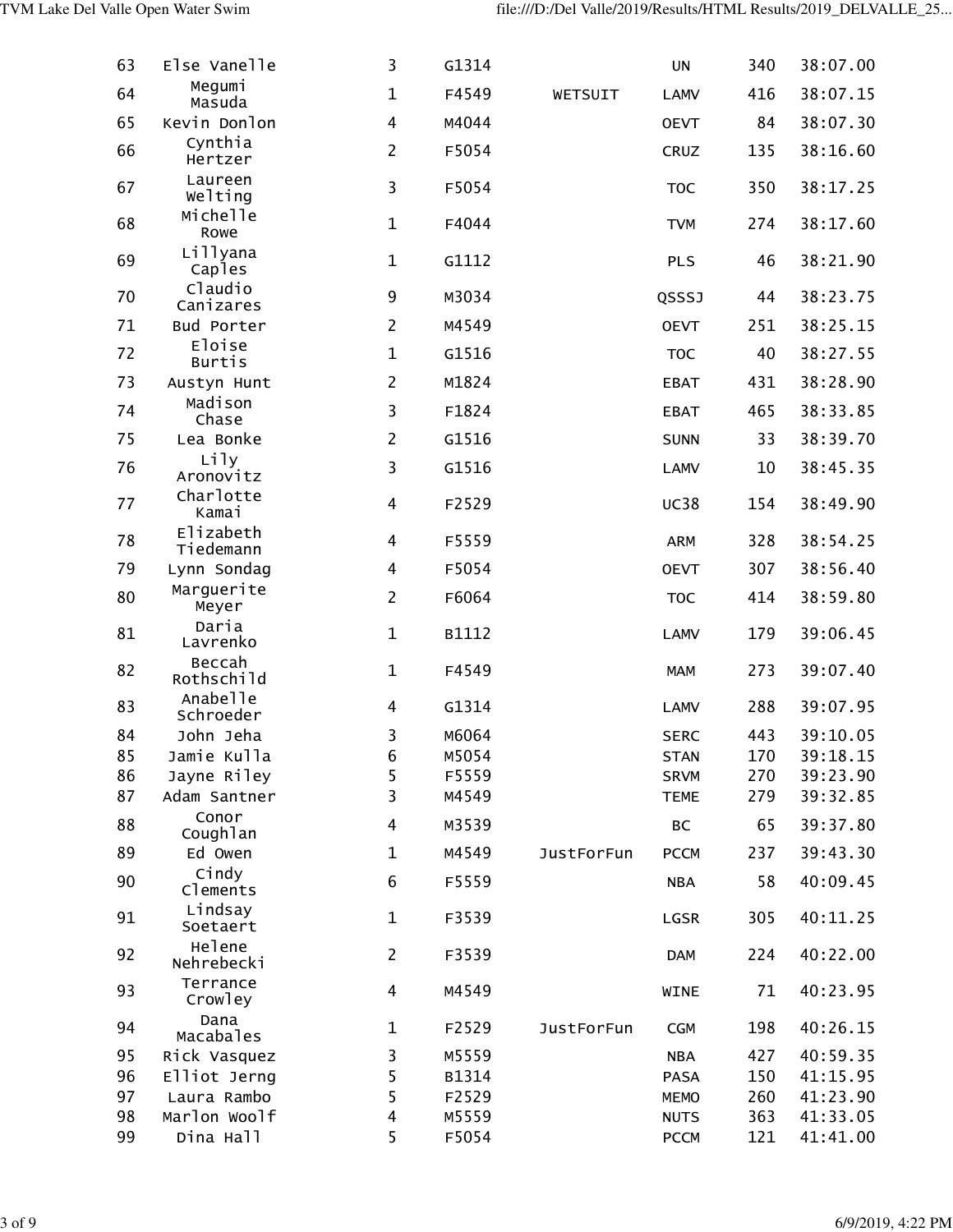| 100 | William<br>Shrader |   | M5559 | <b>PCCM</b> | 297 | 41:42.55 |
|-----|--------------------|---|-------|-------------|-----|----------|
| 101 | Kevin<br>Keating   | 6 | M5559 | <b>SMAC</b> | 156 | 41:42.90 |
| 102 | Michael<br>wallace |   | M5054 | <b>HTUB</b> | 447 | 41:56.45 |
| 103 | Mike<br>Thompson   |   | M4549 | <b>LVTC</b> | 326 | 41:57.20 |
| 104 | Justin<br>Tucker   | 6 | M4549 | LGSR        | 336 | 42:03.45 |

### Tri-Valley Masters 2019 LAKE DEL VALLE OPEN WATER SWIMS Livermore, California 06/9/2019

\*\*\*\*\*\*\*\*\*\*\* OVERALL 2.5k SWIM RESULTS \*\*\*\*\*\*\*\*\*\*\*

| Place | Name                    | Divplace                | Agegroup | <b>Type</b> | C1ub        | Bib# | Time     |
|-------|-------------------------|-------------------------|----------|-------------|-------------|------|----------|
| 105   | John Philson            | 8                       | M5054    |             | <b>OEVT</b> | 245  | 42:20.60 |
| 106   | Helen<br>Lawrence       | 3                       | F3539    |             | <b>TEME</b> | 181  | 42:23.55 |
| 107   | Richard<br><b>Burns</b> | $\mathbf{1}$            | M7579    |             | <b>TAM</b>  | 38   | 42:27.75 |
| 108   | Shannon<br>Tracey       | $\overline{2}$          | F4044    |             | <b>TEME</b> | 332  | 42:37.10 |
| 109   | Paul Carter             | 9                       | M5054    |             | <b>WCM</b>  | 49   | 42:38.15 |
| 110   | Louise<br>Rafkin        | 3                       | F6064    |             | <b>MEMO</b> | 259  | 42:44.45 |
| 111   | Jane Russell            | $\overline{7}$          | F5559    |             | <b>DAM</b>  | 276  | 42:48.55 |
| 112   | Jeffrey<br>Citron       | $\overline{\mathbf{4}}$ | M6064    |             | <b>MEMO</b> | 57   | 42:51.55 |
| 113   | Stephen<br>Sma11        | $\overline{2}$          | M6569    |             | <b>MEMO</b> | 302  | 42:51.90 |
| 114   | Sarah<br>Groskopf       | $\overline{\mathbf{4}}$ | F3539    |             | <b>TVM</b>  | 116  | 42:52.10 |
| 115   | Chris<br>Tofanelli      | 5                       | M3539    |             | <b>HTUB</b> | 331  | 42:53.10 |
| 116   | Eric<br>Nedervold       | $\overline{7}$          | M5559    |             | <b>MVM</b>  | 222  | 43:03.15 |
| 117   | Jay Stanton             | 5                       | M6064    |             | <b>MVM</b>  | 316  | 43:04.25 |
| 118   | Philip<br>Vitale        | $\overline{7}$          | M4549    |             | <b>TSUN</b> | 450  | 43:26.80 |
| 119   | Loa Ortiz               | 3                       | F4044    |             | <b>TEME</b> | 235  | 43:41.30 |
| 120   | Marni Crooks            | $\overline{4}$          | F4044    |             | <b>WCM</b>  | 69   | 43:47.80 |
| 121   | Scot<br>Shoemaker       | 10                      | M5054    |             | <b>TAM</b>  | 294  | 43:53.35 |
| 122   | Jennifer<br>Phalen      | 8                       | F5559    |             | <b>DAM</b>  | 243  | 43:55.80 |
| 123   | Jocelyn<br>Wiener       | 5                       | F4044    |             | <b>TEME</b> | 466  | 44:00.75 |
| 124   | Phyllis<br>Quinn        | $\overline{4}$          | F6064    |             | <b>TOC</b>  | 258  | 44:03.40 |
| 125   | Madeline<br>Schriger    | 6                       | F2529    |             | <b>OEVT</b> | 287  | 44:05.45 |
| 126   | Thomas Knopf            | $\overline{2}$          | M7074    |             | <b>TOC</b>  | 164  | 44:11.95 |
| 127   | Edward Deng             | 8                       | M5559    |             | <b>FREM</b> | 81   | 44:13.85 |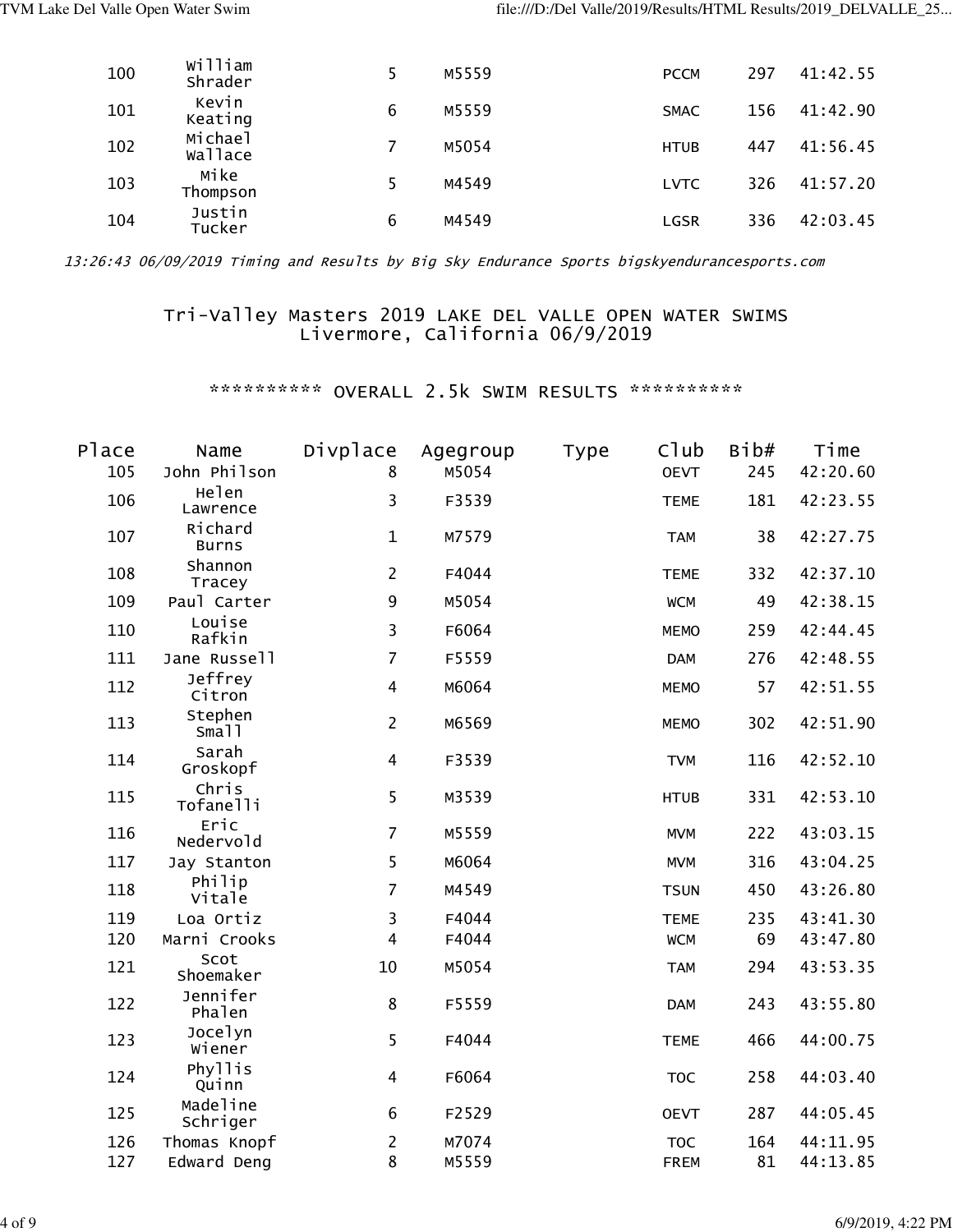| 128 | Christina<br>Cavalli            | $\sqrt{6}$       | F5054 |                   | <b>MEMO</b> | 50  | 44:22.55 |
|-----|---------------------------------|------------------|-------|-------------------|-------------|-----|----------|
| 129 | Reid Revelli                    | 10               | M3034 |                   | <b>UC38</b> | 266 | 44:24.50 |
| 130 | Sabine<br><b>Klensch</b>        | 5                | F3539 |                   | <b>ALB</b>  | 162 | 44:28.60 |
| 131 | Colleen<br>Darling              | $\overline{2}$   | F4549 |                   | <b>WCM</b>  | 78  | 44:33.25 |
| 132 | Dan<br>Winterrowd               | 3                | M6569 |                   | <b>SMST</b> | 358 | 44:54.95 |
| 133 | Kim Krause                      | 9                | F5559 |                   | <b>TEME</b> | 166 | 44:57.85 |
| 134 | Erik Johnson                    | 5                | M4044 |                   | <b>TEME</b> | 151 | 45:02.95 |
| 135 | Bob Upshaw                      | 3                | M7074 |                   | <b>WCM</b>  | 337 | 45:04.35 |
| 136 | Dominique<br>Goupil             | $\mathbf{1}$     | M6064 | WETSUIT           | <b>LAMV</b> | 113 | 45:08.85 |
| 137 | Harlan Pinto                    | 6                | M6064 |                   | <b>MELO</b> | 248 | 45:08.95 |
| 138 | Jessie<br>Hickel                | 5                | F6064 |                   | <b>EBAT</b> | 421 | 45:15.45 |
| 139 | Scott Andre                     | $\boldsymbol{9}$ | M5559 |                   | <b>UC38</b> | 5   | 45:33.20 |
| 140 | Carol<br>Bennett                | $\mathbf{1}$     | F5559 | WETSUIT           | <b>PCCM</b> | 24  | 45:34.65 |
| 141 | Elizabeth<br>F <sub>1</sub> ynn | $\sqrt{6}$       | F4044 |                   | <b>MEMO</b> | 96  | 45:42.35 |
| 142 | Zachary<br>Green                | 11               | M3034 |                   | <b>MVM</b>  | 114 | 45:48.50 |
| 143 | Alexander<br>Miller             | $\sqrt{6}$       | B1314 |                   | <b>LAM</b>  | 426 | 45:52.40 |
| 144 | Kerry<br>Gluchowski             | 3                | F3034 |                   | <b>UC38</b> | 458 | 45:53.40 |
| 145 | Anders<br>Gjerde                | 10               | M5559 |                   | <b>HTUB</b> | 413 | 45:57.80 |
| 146 | Ricardo<br>Urbina               | $\sqrt{6}$       | M4044 |                   | <b>TOC</b>  | 445 | 46:01.55 |
| 147 | Marta<br>Bechhoefer             | $\overline{7}$   | F5054 |                   | CRUZ        | 18  | 46:12.35 |
| 148 | Marley<br>Reilly                | 6                | F3539 |                   | <b>MEMO</b> | 263 | 46:16.95 |
| 149 | Shauna<br>Revelli               | $\overline{7}$   | F3539 |                   | <b>MAM</b>  | 267 | 46:19.35 |
| 150 | Linda<br>Harrell                | $\mathbf{1}$     | F6064 | <b>JustForFun</b> | <b>WCM</b>  | 128 | 46:35.60 |
| 151 | Jacqueline<br>McCleary          | 10               | F5559 |                   | LGSR        | 203 | 46:39.45 |
| 152 | Erin Hobbs                      | $\overline{7}$   | F4044 |                   | <b>MAAC</b> | 138 | 46:42.75 |
| 153 | Qiang Qian                      | 8                | M4549 |                   | <b>OEVT</b> | 256 | 47:00.50 |
| 154 | Jonathan<br>Crussell            | $\mathbf{1}$     | M3034 | WETSUIT           | <b>UC38</b> | 446 | 47:08.45 |
| 155 | Molly<br>Laughlin               | 8                | F3539 |                   | <b>UC38</b> | 178 | 47:08.75 |
| 156 | Susan<br>Haufler                | 6                | F6064 |                   | <b>MEMO</b> | 131 | 47:09.90 |

#### Tri-Valley Masters 2019 LAKE DEL VALLE OPEN WATER SWIMS Livermore, California 06/9/2019

# \*\*\*\*\*\*\*\*\*\* OVERALL 2.5k SWIM RESULTS \*\*\*\*\*\*\*\*\*\*\*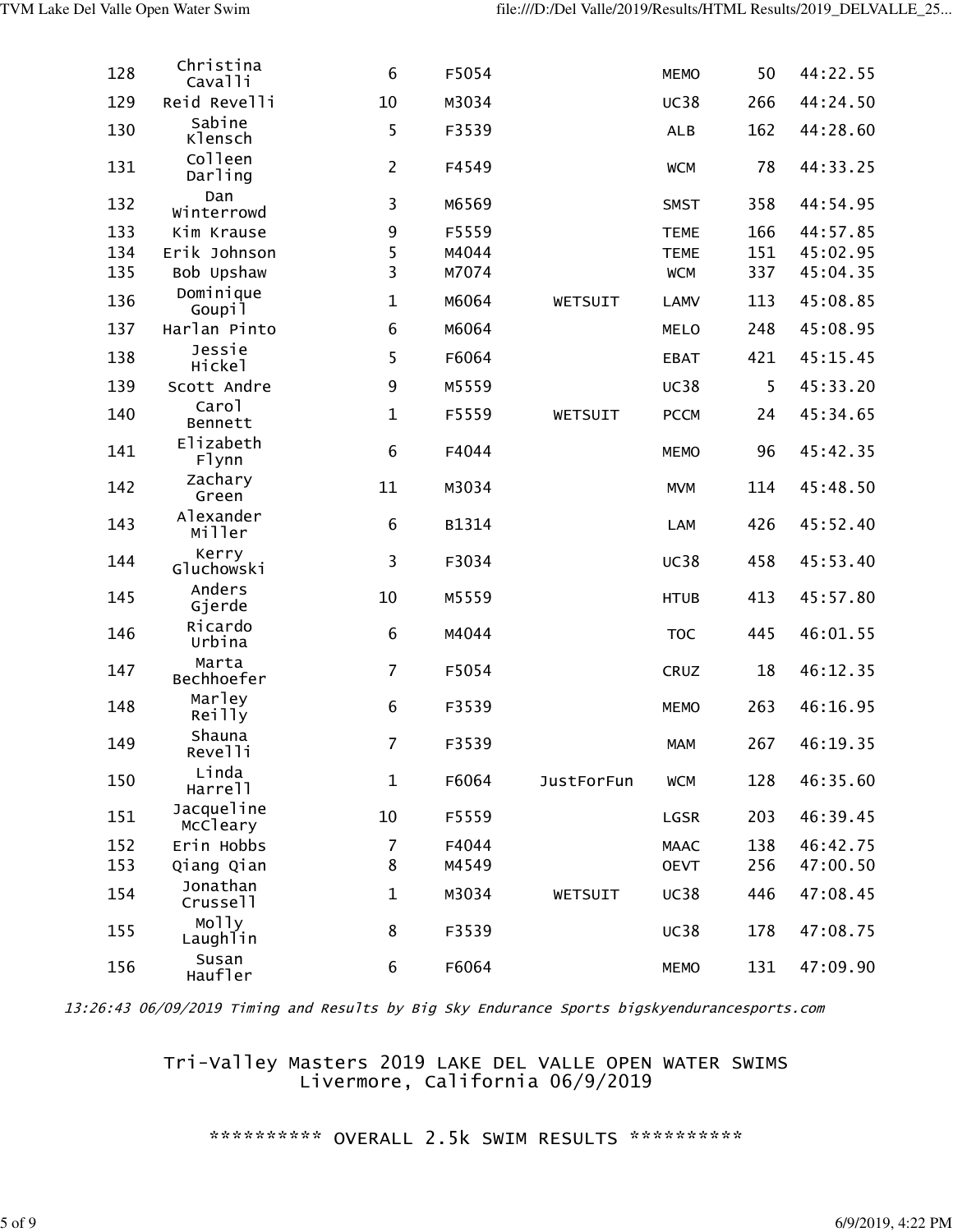| Place | Name                            | Divplace       | Agegroup | <b>Type</b>       | C1ub        | Bib# | Time     |
|-------|---------------------------------|----------------|----------|-------------------|-------------|------|----------|
| 157   | Marianne<br><b>Brems</b>        | 1              | F7074    |                   | <b>MELO</b> | 36   | 47:10.25 |
| 158   | Tina Voight                     | 8              | F5054    |                   | <b>MEMO</b> | 425  | 47:11.45 |
| 159   | Kelly<br>Woodard                | 11             | F5559    |                   | <b>ALB</b>  | 362  | 47:17.55 |
| 160   | Michael<br>Dalton               | $\overline{4}$ | M6569    |                   | <b>TEME</b> | 74   | 47:19.95 |
| 161   | Patti<br>Philpott               | 3              | F4549    |                   | <b>TCAM</b> | 244  | 47:19.95 |
| 162   | Marcia<br>Benjamin              | $\overline{7}$ | F6064    |                   | <b>MEMO</b> | 23   | 47:32.75 |
| 163   | Monica<br>Carney                | 9              | F3539    |                   | CRUZ        | 411  | 47:44.60 |
| 164   | Ryan Carey                      | 1              | M2529    | <b>JustForFun</b> | <b>OEVT</b> | 429  | 47:45.35 |
| 165   | Amanda Staab                    | 4              | F4549    |                   | <b>TEME</b> | 311  | 47:48.95 |
| 166   | Jill Fleming                    | 12             | F5559    |                   | <b>SMM</b>  | 95   | 47:55.40 |
| 167   | Emily<br>Shepard                | 13             | F5559    |                   | <b>ALB</b>  | 293  | 48:01.95 |
| 168   | Paul Stock                      | 5              | M6569    |                   | <b>EDHS</b> | 318  | 48:21.40 |
| 169   | Jennifer<br>Wende <sub>11</sub> | 5              | F4549    |                   | <b>SRVM</b> | 351  | 48:22.50 |
| 170   | Ann Michel<br>Ongerth           | 6              | F4549    |                   | <b>WCM</b>  | 233  | 48:31.45 |
| 171   | Richard J                       | 11             | M5559    |                   | <b>SRVM</b> | 146  | 48:38.30 |
| 172   | Amritha<br>Surya                | $\overline{7}$ | F2529    |                   | <b>UC38</b> | 321  | 48:52.25 |
| 173   | Jeff Foster                     | 11             | M5054    |                   | <b>MEMO</b> | 97   | 48:55.45 |
| 174   | Jean-Steph<br>Vanelle           | 12             | M5054    |                   | <b>SRVM</b> | 341  | 49:08.35 |
| 175   | Brent<br>Levenfeld              | 9              | M4549    |                   | <b>OEVT</b> | 182  | 49:14.25 |
| 176   | oleg<br>Mustiazza               | $\overline{7}$ | M4044    |                   | <b>SMM</b>  | 219  | 49:18.50 |
| 177   | Thomas<br>Kinnier               | $\overline{7}$ | M6064    |                   | <b>MAAC</b> | 159  | 49:23.75 |
| 178   | Karen Harris                    | 9              | F5054    |                   | <b>RPM</b>  | 130  | 49:53.95 |
| 179   | Kimberly<br>Decker              | 8              | F4044    |                   | <b>SMM</b>  | 79   | 50:07.75 |
| 180   | David<br>Crankshaw              | 8              | M6064    |                   | <b>MELO</b> | 67   | 50:13.80 |
| 181   | Jason Sears                     | 8              | M4044    |                   | <b>OEVT</b> | 291  | 50:15.30 |
| 182   | Donita<br>Flecker               | 10             | F3539    |                   | <b>SMAC</b> | 94   | 50:18.95 |
| 183   | Aki Lewis                       | $\overline{2}$ | F4549    | WETSUIT           | <b>SRVM</b> | 184  | 50:19.05 |
| 184   | Jay<br>Bedsworth                | $\mathbf 1$    | M5559    | WETSUIT           | <b>SRVM</b> | 20   | 50:19.35 |
| 185   | Lindsy<br>Speckens              | $\mathbf 1$    | F4044    | <b>JustForFun</b> | <b>MAAC</b> | 310  | 50:23.20 |
| 186   | Patrick<br>Nage1                | 6              | M3539    |                   | <b>BAM</b>  | 220  | 50:26.80 |
| 187   | Julie Meis                      | 8              | F6064    |                   | <b>WCM</b>  | 208  | 50:28.50 |
| 188   | Sunne Clarke                    | 7              | F4549    |                   | <b>TEME</b> | 462  | 50:32.25 |
| 189   | Lori Beasley                    | 1              | F4549    | <b>JustForFun</b> | <b>PCCM</b> | 17   | 50:44.95 |
| 190   | Greg Jacobus                    | 6              | M6569    |                   | <b>TCAM</b> | 147  | 50:54.80 |
| 191   | Sandra<br>Miller                | $\mathbf 1$    | F5559    | <b>JustForFun</b> | <b>PCCM</b> | 214  | 51:14.30 |
| 192   | Robert<br>Schwartz              | $\mathbf 1$    | M4549    | WETSUIT           | <b>OEVT</b> | 289  | 51:50.80 |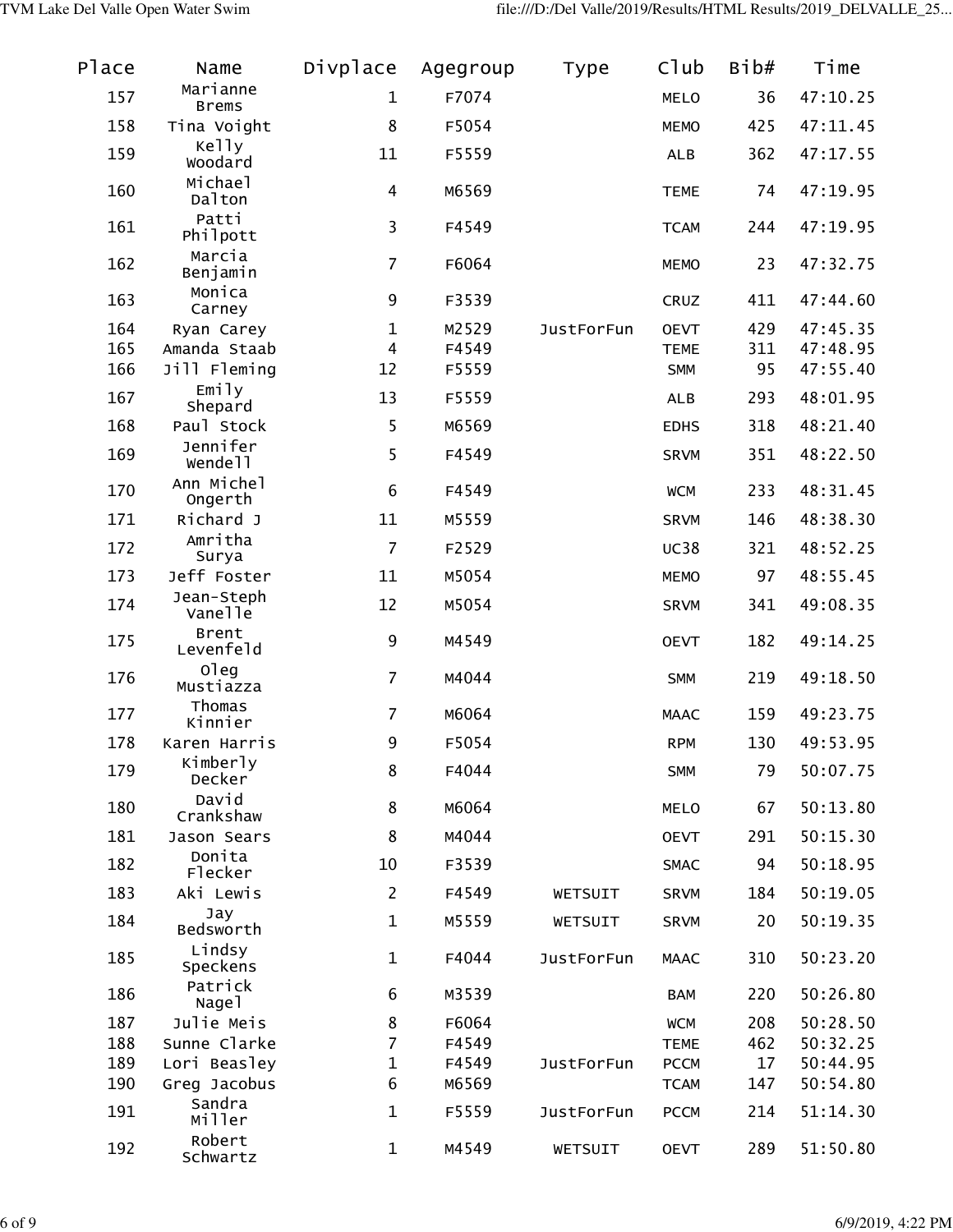| 193 | Tom Daley             | 1            | M6569 | <b>JustForFun</b> | <b>OEVT</b> | 73  | 51:57.05 |
|-----|-----------------------|--------------|-------|-------------------|-------------|-----|----------|
| 194 | Denise Berro          | 2            | F5559 | WETSUIT           | <b>UC38</b> | 29  | 51:58.60 |
| 195 | Kate Johnson          | 2            | F6569 |                   | <b>MAM</b>  | 152 | 52:08.30 |
| 196 | Riccardo<br>Notini    | 9            | M6064 |                   | <b>MAM</b>  | 227 | 52:30.45 |
| 197 | James Cotta           | 12           | M5559 |                   | <b>CGM</b>  | 63  | 52:36.85 |
| 198 | Kimberley<br>0'Keefe  | 10           | F5054 |                   | <b>MEMO</b> | 231 | 52:50.00 |
| 199 | Fred Butt             | $\mathbf{1}$ | M5054 | WETSUIT           | <b>OEVT</b> | 42  | 53:01.90 |
| 200 | Chris Beeman          | 13           | M5559 |                   | <b>UC38</b> | 21  | 53:04.65 |
| 201 | Amber More            | 2            | G1112 |                   | UN          | 215 | 53:57.95 |
| 202 | Anna Loeb             | 11           | F3539 |                   | <b>PCCM</b> | 191 | 54:03.55 |
| 203 | Angel More            | 4            | G1516 |                   | UN          | 216 | 54:06.00 |
| 204 | Sara Melish           | 12           | F3539 |                   | <b>MCMC</b> | 209 | 54:17.65 |
| 205 | Susan<br>Bergmann     | 9            | F6064 |                   | <b>TEME</b> | 27  | 54:51.85 |
| 206 | Juan Beltran          | 10           | M4549 |                   | <b>SRVM</b> | 22  | 54:58.90 |
| 207 | Brian<br>Purville     | 1            | M4044 | WETSUIT           | <b>OEVT</b> | 253 | 55:19.40 |
| 208 | Cristina<br>Bensadoun | 14           | F5559 |                   | <b>OEVT</b> | 25  | 55:25.60 |

## Tri-Valley Masters 2019 LAKE DEL VALLE OPEN WATER SWIMS Livermore, California 06/9/2019

# \*\*\*\*\*\*\*\*\*\* OVERALL 2.5k SWIM RESULTS \*\*\*\*\*\*\*\*\*\*\*

| Place | Name                  | Divplace       | Agegroup | <b>Type</b>       | Club        | Bib#           | Time     |
|-------|-----------------------|----------------|----------|-------------------|-------------|----------------|----------|
| 209   | Ye Zhang              | 1              | M3539    | WETSUIT           | <b>OEVT</b> | 370            | 55:26.95 |
| 210   | Annette<br>Coholan    | $\overline{2}$ | F7074    |                   | <b>RHMS</b> | 61             | 55:28.05 |
| 211   | Yutong Liu            | 12             | M3034    |                   | <b>OEVT</b> | 188            | 55:34.30 |
| 212   | Kate Latham           | 3              | F6569    |                   | <b>MVM</b>  | 177            | 56:39.20 |
| 213   | William<br>Hogan      | $\overline{4}$ | M7074    |                   | <b>UC38</b> | 140            | 56:47.45 |
| 214   | Mollie<br>McKenna     | 15             | F5559    |                   | <b>OEVT</b> | 206            | 56:50.75 |
| 215   | Kathleen<br>Kline     | 10             | F6064    |                   | <b>MAM</b>  | 163            | 56:53.35 |
| 216   | Melissa<br>Adams      | $\mathbf{1}$   | F3539    | WETSUIT           | <b>OEVT</b> | $\overline{2}$ | 56:53.40 |
| 217   | Joanneke<br>Verschuur | 11             | F5054    |                   | <b>MAM</b>  | 343            | 56:57.55 |
| 218   | Daniela<br>Barnea     | $\mathbf{1}$   | F7579    |                   | <b>STAN</b> | 15             | 57:05.90 |
| 219   | Maria<br>Guerrero     | $\mathbf{1}$   | F4044    | WETSUIT           | <b>OEVT</b> | 119            | 57:22.10 |
| 220   | Mahika<br>Lodha       | 5              | G1314    |                   | <b>UN</b>   | 189            | 57:28.40 |
| 221   | Bart Hess             | 14             | M5559    |                   | <b>MAM</b>  | 136            | 57:34.85 |
| 222   | Brian<br>Stansell     | $\mathbf{1}$   | M6569    | WETSUIT           | <b>SRVM</b> | 315            | 57:38.10 |
| 223   | Matt<br>Schmidt       | $\mathbf{1}$   | M6064    | <b>JustForFun</b> | <b>UC38</b> | 284            | 58:29.65 |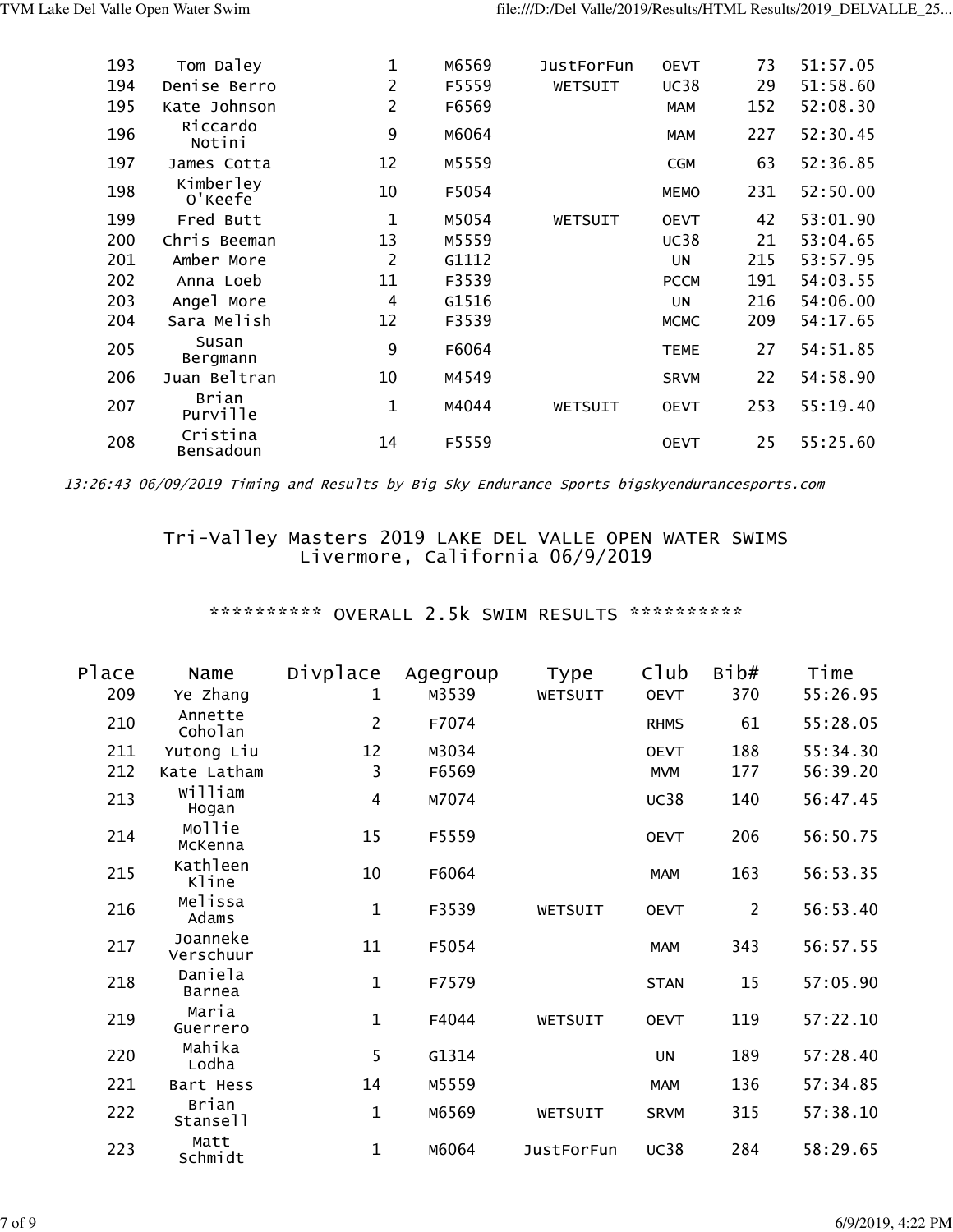| 224 | Manasvi<br>Lodha         | 5                | G1516 |                   | <b>UN</b>   | 190 | 58:43.25   |
|-----|--------------------------|------------------|-------|-------------------|-------------|-----|------------|
| 225 | Kenneth<br>Lalanne       | $\overline{7}$   | M6569 |                   | <b>CMAM</b> | 174 | 58:43.35   |
| 226 | Gwen<br>Shonkwiler       | 11               | F6064 |                   | <b>SNM</b>  | 296 | 58:49.60   |
| 227 | Wenjiang<br>Zeng         | $\mathbf 1$      | F5054 | WETSUIT           | <b>OEVT</b> | 368 | 58:50.55   |
| 228 | Koung<br>Chaiyasane      | 13               | F3539 |                   | <b>UC38</b> | 52  | 59:00.10   |
| 229 | Linda<br>Williams        | 3                | F7074 |                   | CAM         | 417 | 59:14.55   |
| 230 | Poorna<br>Kumar          | 8                | F2529 |                   | <b>OEVT</b> | 171 | 59:43.40   |
| 231 | Kelley<br>Griest         | 12               | F6064 |                   | <b>WCM</b>  | 115 | 59:44.70   |
| 232 | Donald<br><b>Ingalls</b> | $\mathbf{1}$     | M8084 | WETSUIT           | <b>MVM</b>  | 145 | 59:44.70   |
| 233 | Hadar<br>Aviram          | 8                | F4549 |                   |             | 463 | 59:50.30   |
| 234 | Prakash<br>Nedunuri      | $\overline{2}$   | M4549 | WETSUIT           | <b>OEVT</b> | 223 | 1:00:05.55 |
| 235 | Bing Liu                 | $\overline{2}$   | M6064 | WETSUIT           | <b>OEVT</b> | 187 | 1:00:17.25 |
| 236 | Kevin<br>Coughlan        | $\overline{2}$   | M7579 |                   | <b>UC38</b> | 66  | 1:00:30.15 |
| 237 | John And<br>Loeb         | 5                | M7074 |                   | <b>PCCM</b> | 192 | 1:00:41.00 |
| 238 | Ramya<br>Prabhakar       | $\mathbf{1}$     | F3539 | <b>JustForFun</b> | <b>OEVT</b> | 252 | 1:01:18.10 |
| 239 | Michael<br>Sterns        | 10               | M6064 |                   | <b>OEVT</b> | 317 | 1:01:22.00 |
| 240 | Valerie<br>Armento       | $\overline{4}$   | F6569 |                   | <b>UC38</b> | 8   | 1:01:47.25 |
| 241 | Harish<br>Pushparaj      | $\overline{2}$   | M2529 | <b>JustForFun</b> | <b>OEVT</b> | 254 | 1:01:59.60 |
| 242 | Ruth Meyers              | 13               | F6064 |                   | <b>CMAM</b> | 213 | 1:02:01.35 |
| 243 | Amy Stoll                | $\overline{2}$   | F5054 | WETSUIT           | <b>TSUN</b> | 319 | 1:02:05.10 |
| 244 | Christophe<br>Chang      | 2                | M5054 | <b>JustForFun</b> | <b>OEVT</b> | 53  | 1:02:18.15 |
| 245 | Maria<br>Loureiro        | $\overline{4}$   | F3034 |                   | <b>OEVT</b> | 194 | 1:04:08.35 |
| 246 | Pau1<br>Perrone          | $\overline{7}$   | M3539 |                   | <b>HTUB</b> | 240 | 1:06:02.65 |
| 247 | Colette<br>Scales        | 12               | F5054 |                   | <b>BHAM</b> | 281 | 1:06:45.40 |
| 248 | Shangrila<br>Rendon      | $\overline{2}$   | F3539 | <b>JustForFun</b> | UC33        | 265 | 1:06:55.05 |
| 249 | Joseph<br>Mullin         | $\boldsymbol{9}$ | M4044 |                   | <b>MEMO</b> | 218 | 1:08:50.15 |
| 250 | Vishnu<br>Ranganathan    | 11               | M6064 |                   | <b>TEME</b> | 261 | 1:09:11.85 |
| 251 | Barbara<br>McQuinn       | $\mathbf{1}$     | F6064 | WETSUIT           | <b>TEME</b> | 207 | 1:09:57.95 |
| 252 | Jun Fu                   | 14               | F3539 |                   |             | 467 | 1:12:00.60 |
| 253 | Henry Scole              | 11               | M4549 |                   |             | 461 | 1:12:01.60 |
| 254 | Natalie<br>Schrik        | 15               | F3539 |                   | <b>TEME</b> | 460 | 1:13:06.75 |
| 255 | Bin Yu                   | 15               | M5559 |                   | <b>OEVT</b> | 367 | 1:14:06.20 |
| 256 | Frank Hao                | 12               | M6064 |                   | <b>OEVT</b> | 125 | 1:14:49.65 |